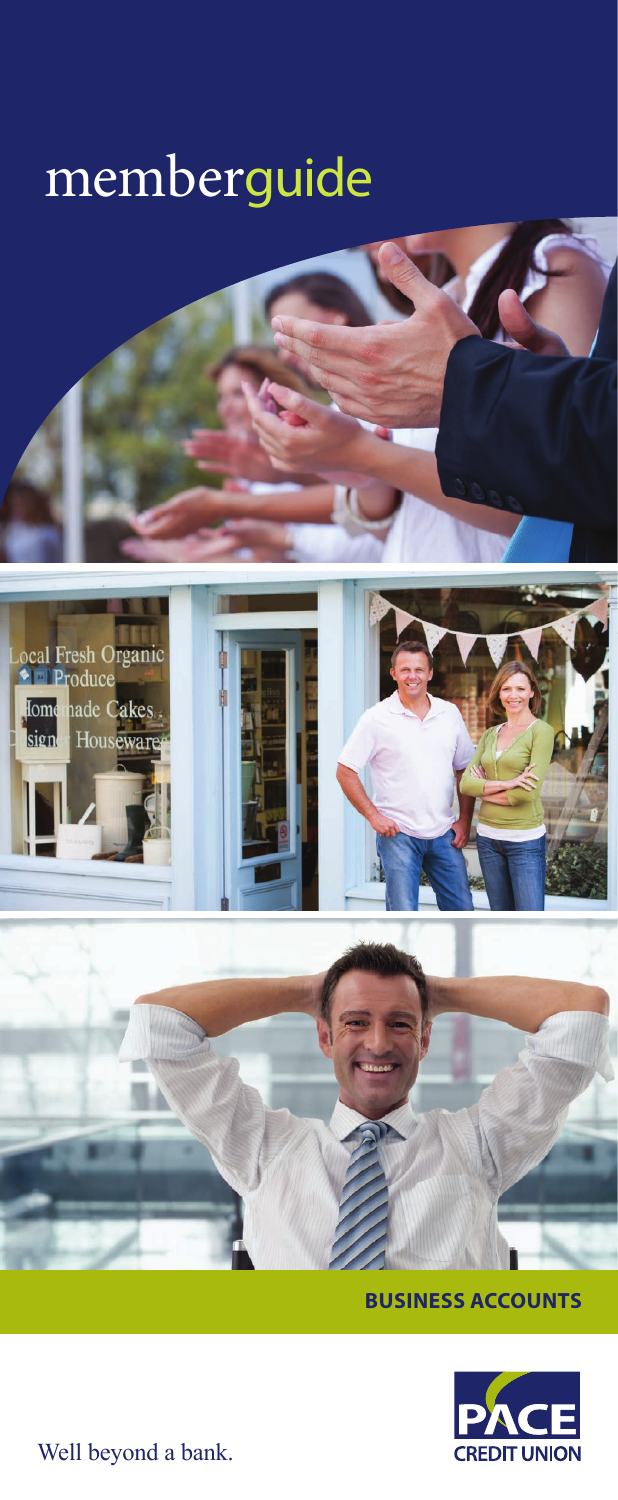#### **BUSINESS ACCOUNTS**

With great standard features like free online and telephone banking 24 hours a day, 7 days a week, our business accounts offer something for every level of business.

- **• Essential Business Chequing**
- **• Advantage Business Chequing**
- **• Advantage Plus Business Chequing**
- **• Premium Business Chequing**
- **• Community Chequing**

#### **LOANS & LINES OF CREDIT**

Purchase equipment, finance growth or cover expenses with affordable borrowing solutions tailored to meet your company's needs.

- **• Business Loans**
- **• Business Lines of Credit**

#### **BUSINESS MASTERCARD®**

Keep business spending organized and easy to track with the flexibility and security of MasterCard.

- **• Unlimited cardholders**
- **• Customized credit limits for each card**
- **• Cardholder specific statements**
- **• Master RoadAssist at preset rates**

#### **MORTGAGES**

Benefit from low lending rates, easy applications and flexible payment options including early prepayment on open mortgages all arranged with expert assistance through our Commercial Services Department.

- **• Open and closed mortgages**
- **• Purchase or refinance**
- **• Industrial or commercial properties**
- **• Investment properties**

#### **INVESTING**

Invest the money your business is making and benefit from competitive returns, expert financial advice and a wide range of investment products and services.

- **• Term Deposits**
- **• Wealth Management**

#### *Invest with con*f*idence*

Deposits insured by the Financial Services Regulatory Authority of Ontario (FSRA). For further information please ask us for a brochure or call FSRA at **1-800-**668**-**0128 or visit https://www.fsrao.ca

#### **MERCHANT SERVICES**

Create customized payment solutions for your customers' convenience and enjoy low fees, quick and easy applications, and professional service and support.

- **• Debit card payments for online sales**
- **• Point of purchase retail**
- **• Pre-approved monthly payments**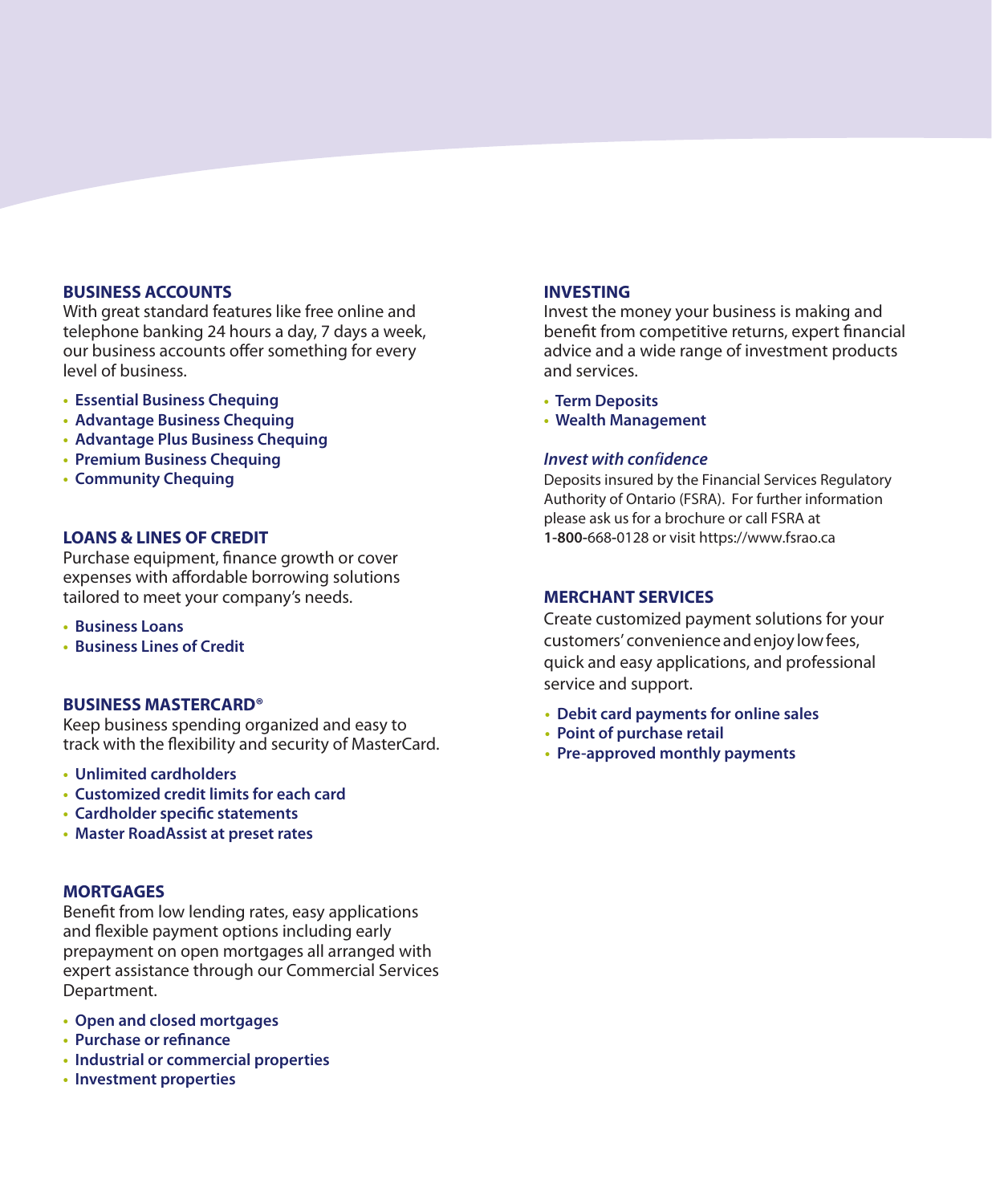**PACE CREDIT UNION** is a full-service financial institution that goes *well beyond a bank* to deliver the personalized service and support its members deserve while on their financial journey. This guide offers a brief overview of the products and services offered to all of our members. For detailed information, visit us in branch or go to **pacecu.com**.

| <b>ACCOUNT</b>                                                                                                                                                                                                                                    | <b>Essential</b><br><b>Business Chequing</b>                                                          | Advantage<br><b>Business Chequing</b>                                                                 | <b>Advantage Plus</b><br><b>Business Chequing</b>                                                     | <b>Premium</b><br><b>Business Chequing</b>                                                            | <b>Community</b><br><b>Chequing</b>                                                                   |
|---------------------------------------------------------------------------------------------------------------------------------------------------------------------------------------------------------------------------------------------------|-------------------------------------------------------------------------------------------------------|-------------------------------------------------------------------------------------------------------|-------------------------------------------------------------------------------------------------------|-------------------------------------------------------------------------------------------------------|-------------------------------------------------------------------------------------------------------|
| <b>Monthly administration fee</b>                                                                                                                                                                                                                 | \$10.00                                                                                               | \$20.00                                                                                               | \$35.00                                                                                               | \$55.00                                                                                               | <b>FREE</b>                                                                                           |
| <b>Record keeping</b><br>Paper statement -<br>mailed with images                                                                                                                                                                                  | \$2.00                                                                                                | \$2.00                                                                                                | \$2.00                                                                                                | \$2.00                                                                                                | \$2.00                                                                                                |
| Online statement viewing                                                                                                                                                                                                                          | <b>FREE</b>                                                                                           | <b>FREE</b>                                                                                           | <b>FREE</b>                                                                                           | <b>FREE</b>                                                                                           | <b>FREE</b>                                                                                           |
| Online cheque viewing                                                                                                                                                                                                                             | <b>FREE</b>                                                                                           | <b>FREE</b>                                                                                           | <b>FREE</b>                                                                                           | <b>FREE</b>                                                                                           | <b>FREE</b>                                                                                           |
| Monthly fee exemption tier                                                                                                                                                                                                                        | N/A                                                                                                   | N/A                                                                                                   | N/A                                                                                                   | N/A                                                                                                   | N/A                                                                                                   |
| Transactions included in monthly fee                                                                                                                                                                                                              | 10                                                                                                    | 30                                                                                                    | 60                                                                                                    | 100                                                                                                   | 25                                                                                                    |
| <b>NOTES</b>                                                                                                                                                                                                                                      | Includes all full and<br>self-serve transactions.<br>Excludes ATMs and Interac® e-Transfer.           | Includes all full and<br>self-serve transactions.<br>Excludes ATMs and Interac® e-Transfer.           | Includes all full and<br>self-serve transactions.<br>Excludes ATMs and Interac®e-                     | Includes all full and<br>self-serve transactions.<br>Excludes ATMs and Interac®e-Transfer.            | Includes all full and<br>self-serve transactions.<br>Excludes ATMs and Interac® e-Transfer.           |
| <b>Full-serve transactions</b>                                                                                                                                                                                                                    |                                                                                                       |                                                                                                       | Transfer.                                                                                             |                                                                                                       |                                                                                                       |
| In-branch withdrawal<br>In-branch deposit<br>In-branch transfer<br>In-branch bill payment                                                                                                                                                         | \$1.25<br>\$1.25<br>\$1.25<br>\$1.25                                                                  | \$1.25<br>\$1.25<br>\$1.25<br>\$1.25                                                                  | \$1.25<br>\$1.25<br>\$1.25                                                                            | \$1.25<br>\$1.25<br>\$1.25<br>\$1.25                                                                  | \$1.25<br><b>FREE</b><br>\$1.25<br>\$1.25                                                             |
| Self-serve transactions<br>(phone, internet, debit)                                                                                                                                                                                               |                                                                                                       |                                                                                                       | \$1.25                                                                                                |                                                                                                       |                                                                                                       |
| <b>Deposit Anywhere</b><br>Cheques<br><b>Pre-Authorized Payments</b><br>Transfer<br><b>Bill Payment</b><br>Point of Sale (debit)<br><b>PACE ATMs</b><br>THE EXCHANGE® ATMs<br><b>ACCULINK<sup>®</sup> ATMs</b><br>Interac <sup>®</sup> e-Transfer | <b>FREE</b><br>\$0.85<br>\$0.85<br>\$0.85<br>\$0.85<br>\$0.85<br>\$0.85<br>\$0.85<br>\$0.85<br>\$1.50 | <b>FREE</b><br>\$0.85<br>\$0.85<br>\$0.85<br>\$0.85<br>\$0.85<br>\$0.85<br>\$0.85<br>\$0.85<br>\$1.50 | <b>FREE</b><br>\$0.85<br>\$0.85<br>\$0.85<br>\$0.85<br>\$0.85<br>\$0.85<br>\$0.85<br>\$0.85<br>\$1.50 | <b>FREE</b><br>\$0.85<br>\$0.85<br>\$0.85<br>\$0.85<br>\$0.85<br>\$0.85<br>\$0.85<br>\$0.85<br>\$1.50 | <b>FREE</b><br>\$0.85<br>\$0.85<br>\$0.85<br>\$0.85<br>\$0.85<br>\$0.85<br>\$0.85<br>\$0.85<br>\$1.50 |
| <b>ATMs</b><br>Interac <sup>®</sup> ATMs<br><b>US ATM transactions</b><br>International ATM transactions<br>Overdraft protection (LOC)                                                                                                            | \$2.00<br>\$3.00<br>\$4.00<br>Available                                                               | \$2.00<br>\$3.00<br>\$4.00<br>Available                                                               | \$2.00<br>\$3.00<br>\$4.00<br>Available                                                               | \$2.00<br>\$3.00<br>\$4.00<br>Available                                                               | \$2.00<br>\$3.00<br>\$4.00<br>Available                                                               |

## MISCELLANEOUS FEES

| <b>SERVICES AND PRODUCTS</b>                                                                             | FEE                                         |
|----------------------------------------------------------------------------------------------------------|---------------------------------------------|
| <b>Day-to-Day Services and Products</b>                                                                  |                                             |
| <b>Official Cheque: CAD</b>                                                                              | \$7.50                                      |
| Bank Draft: CDN/US/Foreign                                                                               | \$15.50                                     |
| Safety Deposit Box Annual Rental -                                                                       | \$45.00 to                                  |
| various sizes                                                                                            | \$210.00/yr + HST                           |
|                                                                                                          |                                             |
| <b>Sundry Services</b>                                                                                   |                                             |
| <b>Outgoing Money Wire Transfers</b>                                                                     |                                             |
| CDN/US (fee in same currency)<br>Foreign (fee in CAD equivalent)                                         |                                             |
| \$10,000 CDN or less                                                                                     | Central1 + $$20.00$                         |
| \$10,000.01 to \$50,000 CDN                                                                              | Central1 + $$40.00$                         |
| Greater than \$50,000 CDN                                                                                | Central1 + $$65.00$                         |
| <b>Incoming Money Wire Transfers</b>                                                                     |                                             |
| Canadian<br>US/Foreign                                                                                   | Central1 + $$15.00$<br>Central $1 + $15.00$ |
| Wire Investigation Fee for Non-Bank Error/                                                               | Central1 \$25.00 +                          |
| Returns/Incorrect Address or Banking Information                                                         | Pace fee \$35.00                            |
| Reference Letter: Account Balance,                                                                       | \$25.00                                     |
| <b>Bank Verification, Interest Earned, Audit</b><br><b>Confirmations and Statements of Interest Paid</b> |                                             |
|                                                                                                          | Cost                                        |
| <b>Negotiating Foreign Cash and Instruments</b><br>Record search < 90 days                               | $$35.00/hr + cost$                          |
| Record search > 90 days                                                                                  | $$35.00/hr + cost$                          |
| Statement: duplicate in-branch statement                                                                 | \$2.00/statement                            |
|                                                                                                          |                                             |
| <b>Cheque Handling Fees</b>                                                                              |                                             |
| <b>NSF Cheque</b><br><b>NSF Presentment Fee Per Item</b>                                                 | \$45.00<br>\$10.00                          |
| Stop Payment: In branch and Online                                                                       | \$12.00                                     |
| <b>Charge Back</b>                                                                                       | \$6.00                                      |
| <b>Rejected Clearing Item</b>                                                                            | \$10.00                                     |
| <b>Cheque Sent or Received on Collection</b>                                                             | \$30.00                                     |
| US\$ Cheque Drawn on CDN\$ Account                                                                       | \$20.00                                     |
| Post-dated Transaction Held for Processing                                                               | <b>FREE</b>                                 |
| <b>Other Miscellaneous Charges</b>                                                                       |                                             |
| <b>Account Closed Due to Unresolved Overdraft</b>                                                        | up to \$200.00                              |
| Early Account Closing Fee (within 90 days)                                                               | \$25.00                                     |
| <b>Inactive/Dormant Account</b>                                                                          | \$35.00/annum                               |
| Administration of Garnishee or                                                                           | \$50.00                                     |
| <b>Requirement to Pay</b>                                                                                |                                             |
| <b>Balance of Account - Transfer of</b><br><b>Account to Another Financial Institution</b>               | \$20.00                                     |
| Loan Late Payment Fee                                                                                    | \$60.00                                     |
| <b>NSF Loan Payment Fee</b>                                                                              | \$60.00                                     |
| <b>Registered Account Transfer Out</b>                                                                   | \$100.00/transfer                           |
| <b>Estate Processing Fee</b>                                                                             | $$200.00 + cost$                            |
| <b>Commercial In Branch Cash Deposit</b>                                                                 | \$2.00 per \$1,000                          |
| <b>Coin Deposit</b>                                                                                      | \$2.00 per \$100                            |
| <b>Night Deposit Bag</b>                                                                                 | $$25.00 + HST$                              |
| <b>Central1 Annual Dues</b>                                                                              | \$9.75                                      |
| Overdraft Interest for Authorized/Unauthorized                                                           | 30%/annum                                   |
|                                                                                                          |                                             |